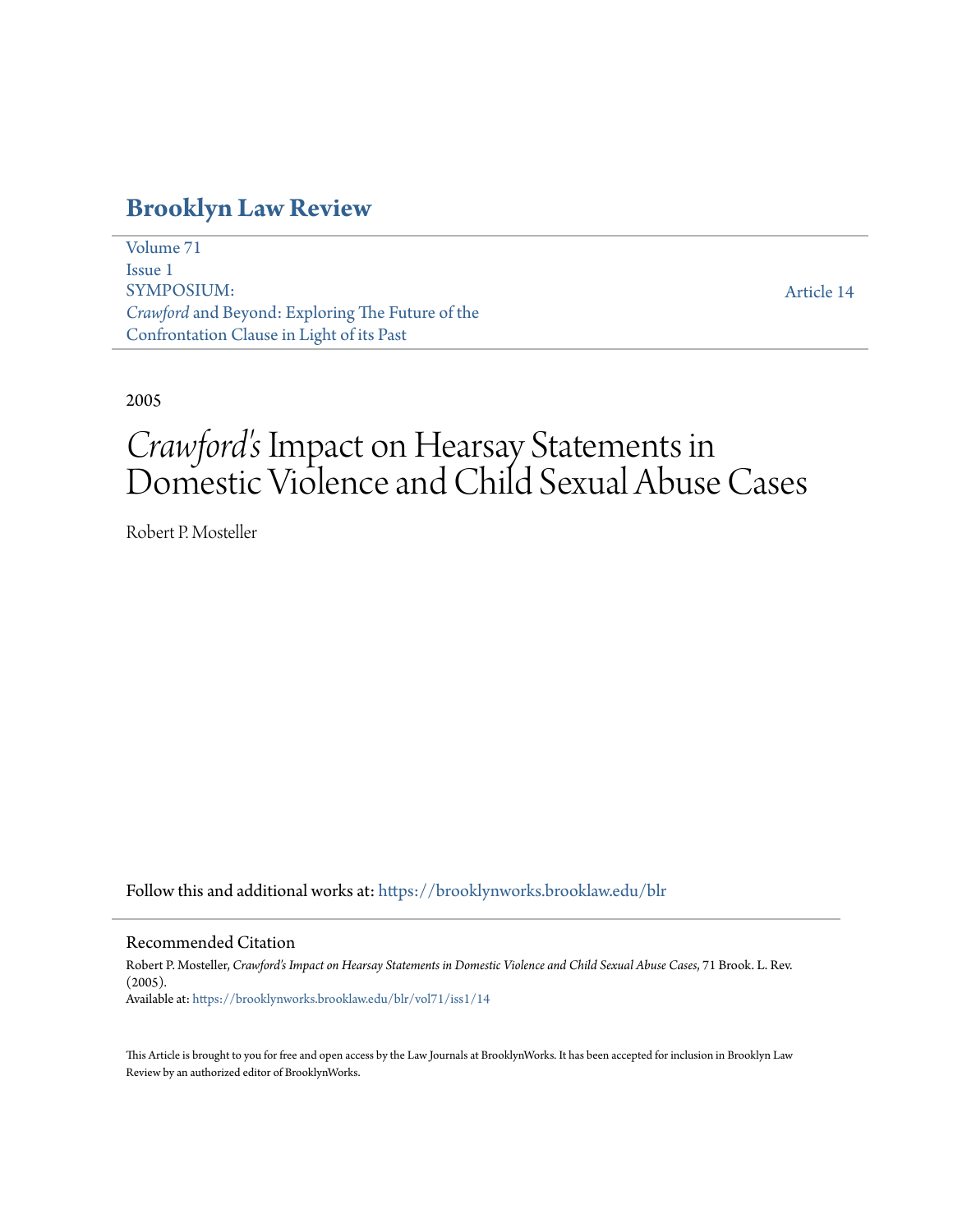## *Crawford*'s Impact on Hearsay Statements in Domestic Violence and Child Sexual Abuse Cases

#### *Robert P. Mosteller*[†](#page-1-0)

#### I. INTRODUCTION

 $\overline{a}$ 

I hope that the Supreme Court will ultimately define *Crawford*'s[1](#page-1-1) testimonial concept in a way that is neither formal nor formalistic,<sup>[2](#page-1-2)</sup> giving it a reasonably broad scope that covers most accusatory statements in non-confidential settings.<sup>3</sup> If my

<span id="page-1-3"></span>regarding two topics. My first comments concerned "Testimonial Statements." I began by expressing trepidation that this critical term may ultimately be defined in an unfortunately narrow, formal, and formalistic fashion. I quoted a conversation from the Vietnam war movie *Platoon*. In a scene that precedes the final devastating enemy attack, "Red" O'Neill approaches his platoon leader, Bob Barnes, who is played by Tom Berringer. Red asks Bob to allow him to leave on one of the last departing helicopters for R&R set to begin only a few days later. After Bob turns him down because every available soldier is needed, Red pleads for reconsideration: "I got a bad feeling on this one, all right?. . . I mean I got a bad feeling!" PLATOON (Orion Pictures 1986).

 Red's plea was not granted, and his bad feeling was accurate. He did not survive the night. I hope that by contrast my fear is misguided.

 My major substantive point here is that the definition would be better if it focused on "accusatory" statements rather than "testimonial" ones and that it would be

<span id="page-1-0"></span> <sup>†</sup> Chadwick Professor of Law, Duke University. B.A. 1970, University of North Carolina at Chapel Hill; J.D. 1975, Yale University; M.P.P. 1975, Harvard University. I wish to thank the participants and those who organized this excellent Symposium for their contributions to this Comment and my research assistant Justin Diamant for his assistance.<br><sup>1</sup> Crawford v. Washington, 541 U.S. 36 (2004).

<span id="page-1-2"></span><span id="page-1-1"></span><sup>&</sup>lt;sup>2</sup> By formal, I refer to the requirements of written or recorded medium for the statement, which is at the heart of the definition proposed by Justices Thomas and Scalia in *White v. Illinois*. 502 U.S. 346, 365 (1992) (Thomas, J., concurring). If the statement defines its testimonial quality, the coverage of the Confrontation Clause is subject to easy manipulation by the police by avoiding such formality. By formalistic, I mean wooden adherence to a set formula rather than a functional approach based on the protective purposes of the Confrontation Clause. The most important feature is the core concern of whether certain witnesses were making criminal accusations against the defendant. Beyond that, a rigid formula should not be imposed. *See generally* Robert P. Mosteller, *"Testimonial" and the Formalistic Definition* – *The Case for an "Accusatorial" Fix*, 20 CRIM. JUST. 14 (Summer 2005). 3 At the presentation of the papers for this Symposium, I made comments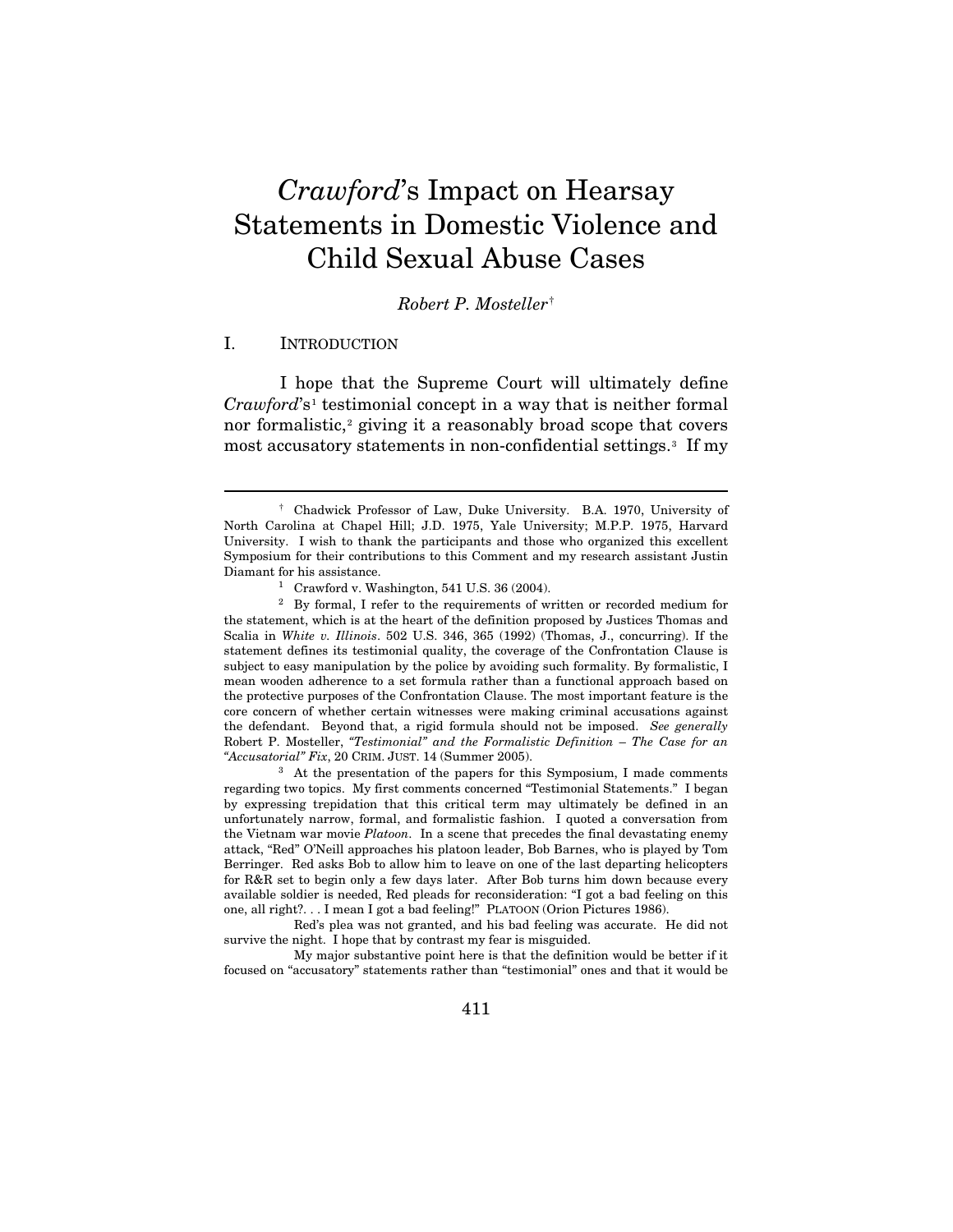hope is realized, the restrictions *Crawford* places on evidence will exclude much hearsay evidence that before *Crawford* was received in domestic violence cases, and it will have a somewhat lesser, but still important, impact on hearsay in child sexual abuse cases. $4$  However, as I have argued earlier, $5$ widespread failures of prosecution are neither necessary nor inevitable even if the type of interpretation of *Crawford* that I advocate is adopted.

In cases involving child sexual abuse, prosecutors before *Crawford* often depended on hearsay statements by children to police, other government investigators, and to specialized medical investigating teams. *Crawford*, under my interpretation, will exclude many of these statements because they violate the confrontation rights of the defendant. However, as I describe in Part II, *Crawford* allows admission of such statements if the child testifies at trial and is subject to cross-examination, thus offering a method for prosecutors to ameliorate *Crawford*'s negative impact. As I describe in Part III, in domestic violence cases, victims are often more willing to speak with authorities immediately after the violence than later when they are called to testify at trial. Before the *Crawford* decision, prosecutors introduced hearsay statements made by victims to police and other government agents shortly after the violence. *Crawford*, under my interpretation, will exclude many of those statements, but it allows admission of previously cross-examined statements of unavailable witnesses. Thus, prosecutors may ameliorate the negative impact of *Crawford* in these cases by creating opportunities for victims to give cross-examined testimony close in time to the assault when they are frequently still cooperating with authorities.

My contribution to this Symposium is chiefly about developing the further set of supporting doctrines that are

l

improved if it at least explicitly included the accusatory concept. I have written about this basic argument in Mosteller, *supra* note 2, and I will not elaborate further here.<br><sup>4</sup> On the other hand, the impact on child sexual abuse cases is likely

<span id="page-2-0"></span>minimal if the definition of testimonial is narrow, formal, formalistic, and limited to close analogies to the types of statements specifically covered by *Crawford* – "prior testimony at a preliminary hearing, before a grand jury, or at a former trial" and "police interrogations," *Crawford*, 541 U.S. at 68, also described as "structured police questioning." *Id.* at 53 n.4.

<span id="page-2-1"></span><sup>&</sup>lt;sup>5</sup> In Crawford v. Washington: *Encouraging and Ensuring the Confrontation of Witnesses*, 39 U. RICH. L. REV. 511 (2005), I argued that important hearsay evidence can continue to be received and criminals can be successfully prosecuted by providing more confrontation and thereby satisfying *Crawford*'s requirements.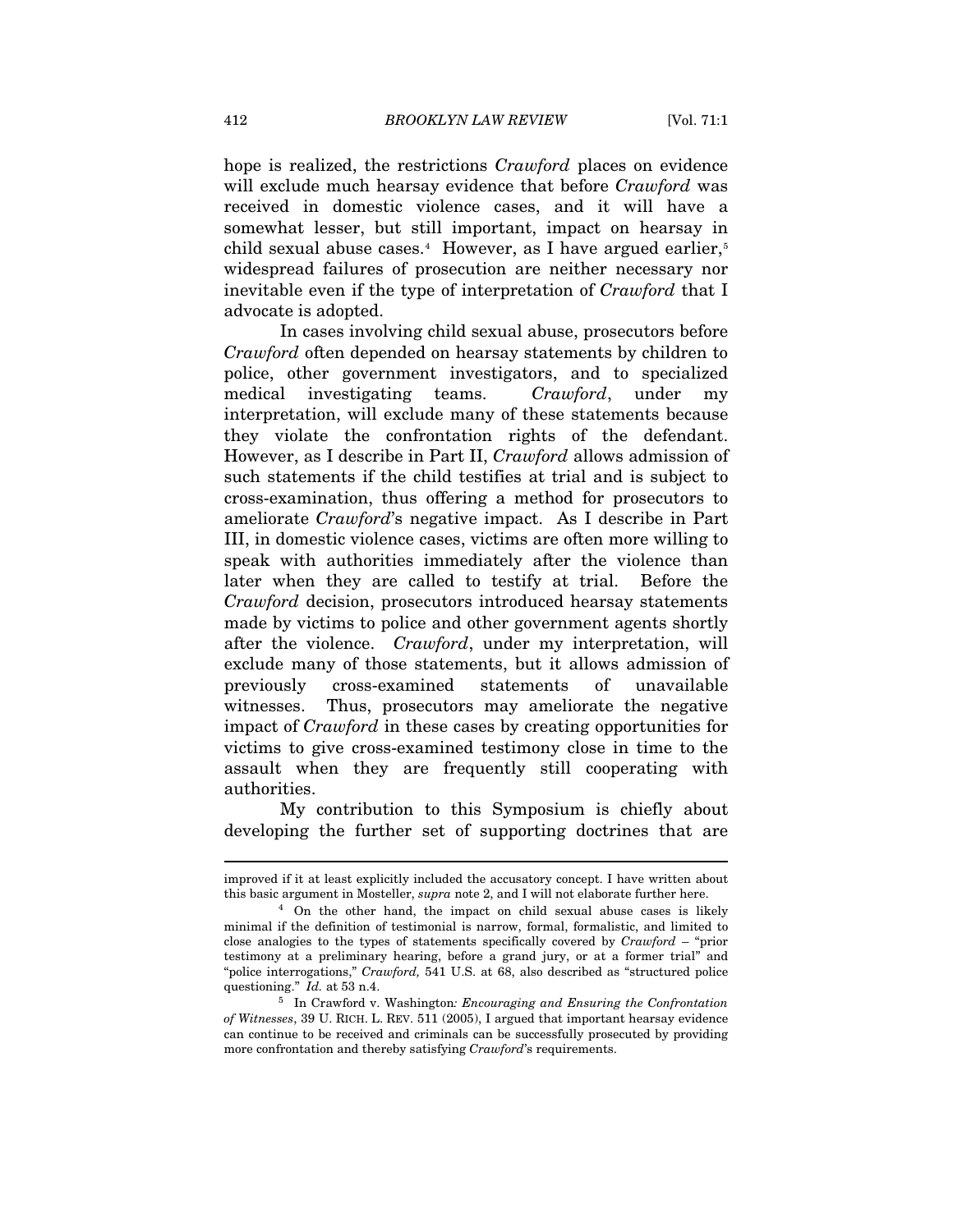necessary to ensure that actual confrontation occurs when hearsay is admitted under the exceptions to *Crawford*, which I suggest may be used to avoid much of its negative impact in cases involving children and domestic violence. When the confrontation right is satisfied by a child taking the stand at the current trial, the right must be understood to require that the prosecution call the witness and attempt to elicit his or her accusation publicly. The Confrontation Clause requires not only the right to cross-examine, but also, as the text itself indicates, the right to be confronted with the witness' accusation. Similarly, when the confrontation right is satisfied in domestic violence cases by prior confronted testimony of an unavailable witness, the right must be understood to require that the prosecution call the witness to make his or her accusation at that other proceeding.<sup>6</sup> Moreover, the proceeding must have consequences to the government and/or benefits for the defendant. The Clause is not satisfied by the prosecution simply making the witness available at a prior hearing or calling the witness to testify at a pretrial hearing that has no consequences other than to render the testimony admissible if the witness later becomes unavailable. A contrary interpretation would potentially transform the defendant's right to be confronted with witnesses at trial into the inferior and inadequate right to have witnesses made available at some point during the prosecution of the case.

In Parts II and III, I briefly set out that the Confrontation Clause can be satisfied for prior statements of children by the prosecution calling the child to testify at trial, and for unavailable domestic violence victims by affording early opportunities for testimony subject to cross-examination. In Part IV, I develop two requirements that are interrelated in Confrontation Clause theory. First, as to present testimony (often by children), the prosecution must call the witness and ask that witness to state her accusation in court. Second, as to prior testimony by an unavailable witness (often in domestic violence cases), the prosecution must elicit the testimony in a proceeding where the defendant has not only the opportunity, but also the motive, to cross-examine. In Part V, I discuss why it is important to carefully scrutinize the prosecution's claim

<span id="page-3-0"></span> $6\;$  In the rare situation where the defendant voluntarily called the witness at the earlier proceeding, the Clause is satisfied without more. In this situation, the public accusation occurred and the defendant was obviously motivated by some perceived benefit to call the witness.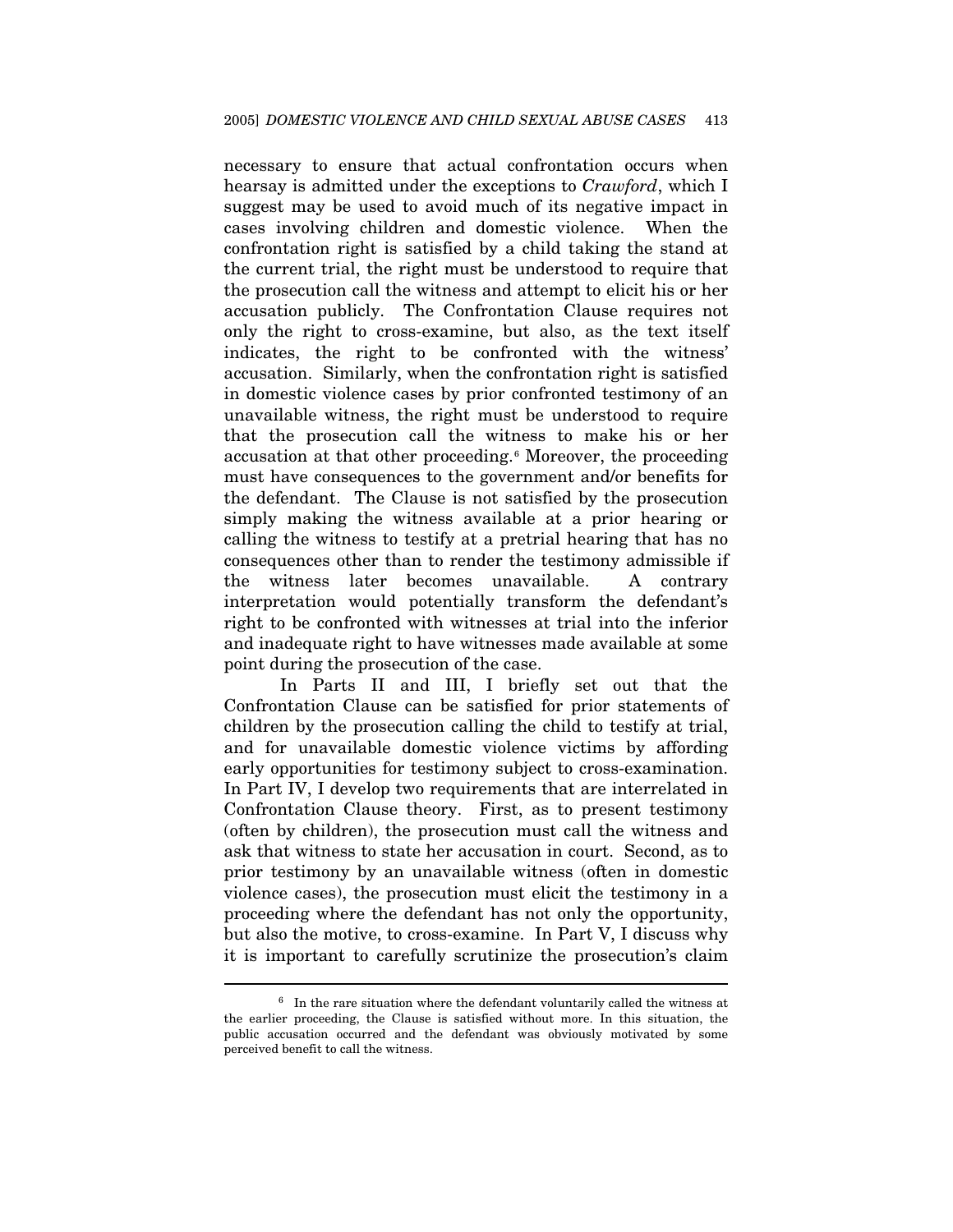that a witness is truly unavailable once confronted testimony is received. Greater scrutiny is appropriate because the prosecution's incentive to find and call the claimed unavailable witness is dramatically reduced once such testimony is secured.

#### II. CONFRONTATION AT THE PRESENT TRIAL: ASSISTING CHILDREN TO BE ABLE TO TAKE THE STAND

I begin with child victims and witnesses in sexual abuse cases. In these cases, *Crawford* can be satisfied most easily by the prosecution working diligently to prepare the child for examination and producing a willing and able child for testimony at trial. If the child takes the stand, testifies against the defendant, and is subject to cross-examination, then there is no Confrontation Clause objection to the admission of prior hearsay statements by the child. End of issue. I call this way of satisfying *Crawford* the *Green-Owens* principle of present confrontation.[7](#page-4-0)

This mechanism gives the prosecution the incentive to succeed in preparing the child to testify. This is a practical, safe, and ethical solution because the prosecution is the party that generally has access to the child and is best situated to help prepare the child for testimony. Moreover, the prosecution is likely in the best position to actually produce the child. This method of satisfying *Crawford* motivates the prosecution to make the child available rather than trying to admit hearsay after persuading the court that the child is unavailable or incapable of testifying.[8](#page-4-1)

I do not suggest this "solution" is costless. It requires hard work by prosecutors, police, social workers, parents, and caregivers, and could cause the child to suffer emotional trauma. However, I believe this solution works. In situations where prosecutors have statutory incentives to call the child as

<span id="page-4-0"></span><sup>7</sup> *See* United States v. Owens, 484 U.S. 554, 561-62 (1988); California v. Green, 399 U.S. 149, 157-64 (1970). In *Green*, the Supreme Court ruled that the Confrontation Clause is met as to any prior statement by that witness if the witness takes the stand at the present trial, testifies, and is available for cross-examination. 399 U.S. at 157-64. In *Owens*, the Court made this method of meeting the Confrontation Clause easy to meet by ruling that a witness with serious memory loss

<span id="page-4-1"></span> $8$  States may want to change competency statutes and rules to permit constitutionally able children to testify and be cross-examined.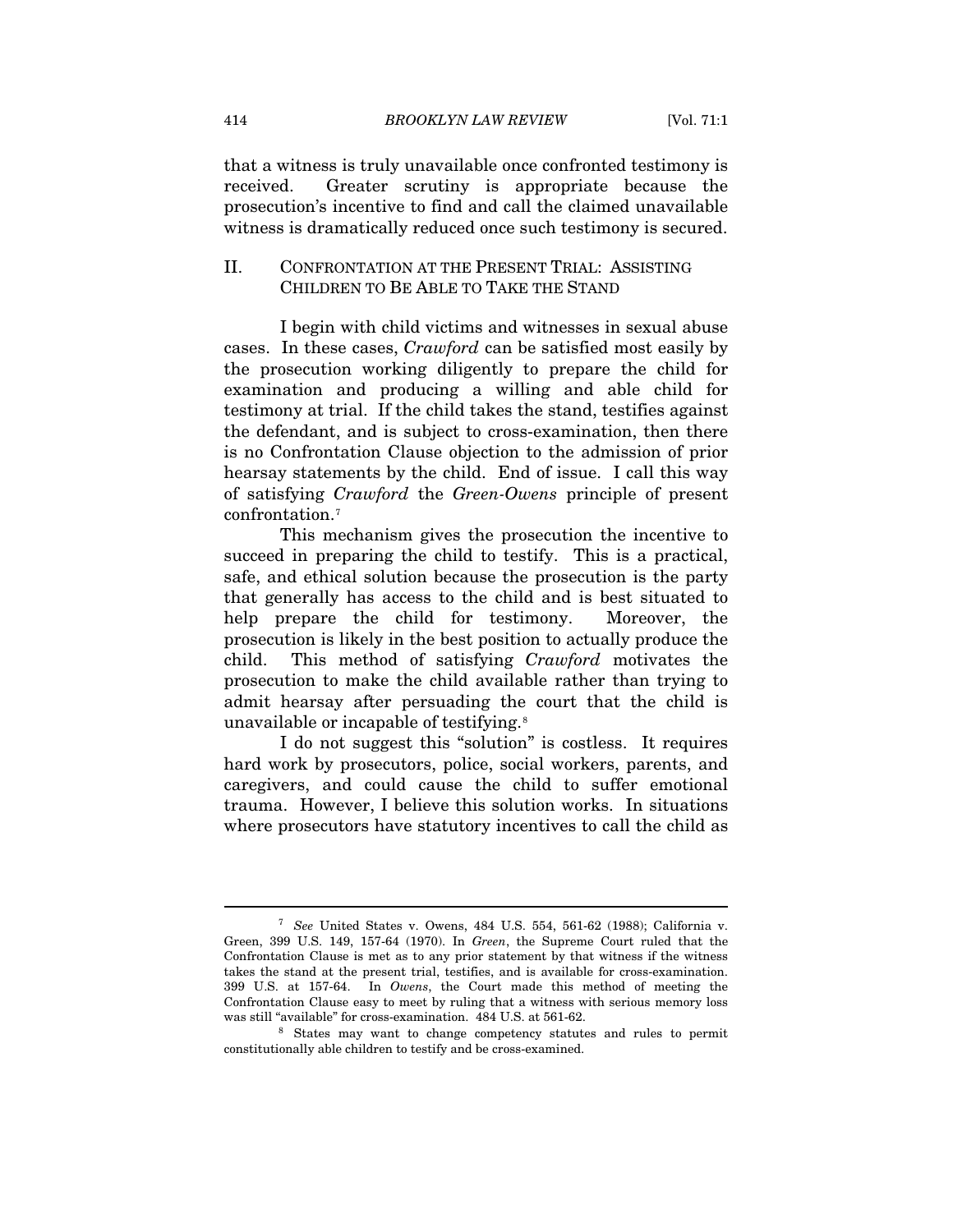a witness, as they do for instance in Oregon,<sup>9</sup> prosecutors tend to be successful in preparing the child for testimony.

In these situations, the defense may end up complaining because cross-examination of children is difficult to conduct effectively. The reality is that cross-examining children is challenging in any situation and some defense attorneys may not be up to the task. However, the Confrontation Clause is still satisfied by an uninhibited opportunity to cross-examine, even if this requires a lawyer to exercise substantial skill, judgment, and sensitivity.

#### III. PRIOR CONFRONTATION: HAVING DOMESTIC VIOLENCE VICTIMS TESTIFY AT EARLY ADVERSARIAL PROCEEDINGS

In domestic violence cases, the ameliorative analogue to the child victim testifying in sexual abuse cases is to provide opportunities for early confrontation, which *Crawford*  recognizes as satisfying the Confrontation Clause for unavailable witnesses.[1](#page-5-1)0 I call this the *past confrontation plus present unavailability* principle.[1](#page-5-2)1

Often in these cases, the victim is cooperative with the prosecution and more willing to testify immediately after the violence, but that cooperation and willingness diminish over time. Thus, if the victim's testimony could be received soon after the violent event, complete with an opportunity for crossexamination, the victim's testimony would likely be more forthcoming. Further, that testimony would be admissible under *Crawford* if the witness later becomes unavailable.

This mechanism for meeting *Crawford* has an additional benefit. Frequently, perpetrators will, in one fashion or another, coerce their victims either not to appear at trial, or to be uncooperative or uncommunicative if they do appear at trial. After confronted testimony has been given, however, the defendant loses much of the incentive to coerce or intimidate the victim into not appearing. Indeed, with the Ï

<span id="page-5-0"></span><sup>9</sup> Oregon Evidence Rule 803(18a)(b) provides that *all* prior statements of a child in sexual abuse cases are admissible if the child testifies and is subject to crossexamination. OR. R. EVID. 803(18a)(b) (2005) (codified at OR. REV. STAT. § 40.460(18a)(b) (2005)). This rule creates a hearsay exception for children in sexual abuse cases that includes all statements admissible under the *Green-Owens* principle

<span id="page-5-2"></span><span id="page-5-1"></span>of present confrontation.<br><sup>10</sup> *Crawford*, 541 U.S. at 54, 57.<br><sup>11</sup> Professor Tom Lininger, who is part of the Symposium, has written about this option. *See* Tom Lininger, *Prosecuting Batterers after* Crawford, 91 VA. L. REV. 747 (2005).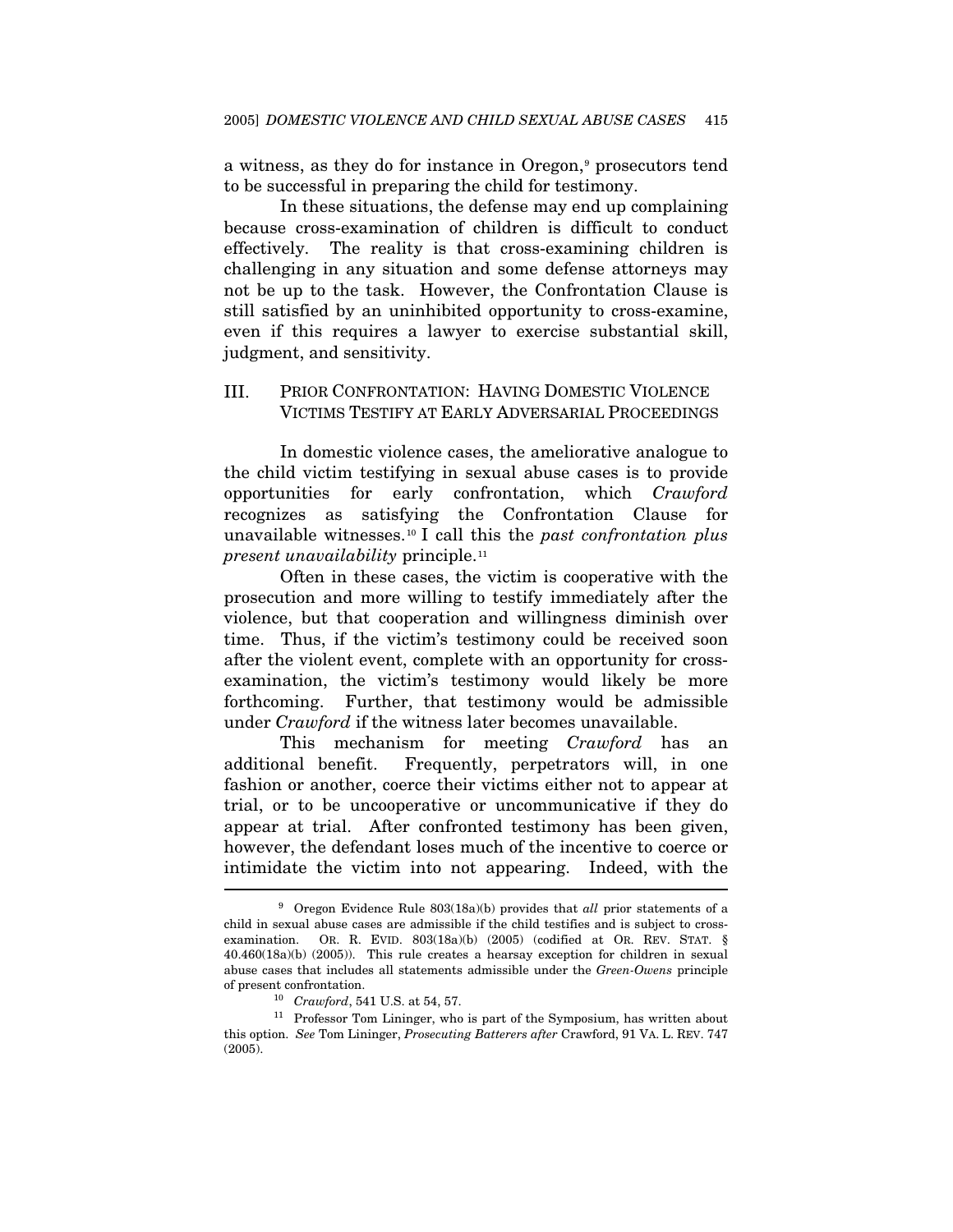confronted testimony "in the can" for use if the victim does not appear and testify, the defendant may have the positive incentive to have the victim appear and provide exculpatory testimony. While that testimony may be false, presumably the trier of fact will generally be able to separate truth from lies given the obvious explanation for the change in story. Thus, either prior confronted testimony will be admitted if the witness is unavailable, or live testimony will take its place, and the *Green-Owens* principle of present confrontation will allow admission of the prior statement. In either case, more confrontation will lead to more admissible evidence.

IV. THE INTER-RELATED REQUIREMENTS OF (1) AFFIRMATIVE TESTIMONY AT THE PRESENT TRIAL IN CHILDREN'S CASES AND (2) THE PROSECUTION ELICITING TESTIMONY AT A PRIOR HEARING WHERE THE DEFENDANT HAS BOTH OPPORTUNITY AND MOTIVE TO CROSS-EXAMINE IN DOMESTIC VIOLENCE CASES

Several courts, including *State v. Snowden*,<sup>[12](#page-6-0)</sup> have rejected the argument<sup>[13](#page-6-1)</sup> that under the *Green-Owens* principle simply having the declarant available to be called by the defendant at trial satisfies the Confrontation Clause. These courts have gotten the point right. However, sometimes they stated the argument in the negative – the defendant has no obligation to call a witness to make hearsay evidence admissible and thereby prove the state's case, $<sup>14</sup>$  $<sup>14</sup>$  $<sup>14</sup>$  or that it is the</sup> state's burden to make the testimony admissible[.15](#page-6-3) *Snowden* goes further by making the important positive argument, "In a criminal trial, the State is required to place the defendant's accusers on the stand so that the defendant both may hear the accusations against him or her stated in open court and have the opportunity to cross-examine those witnesses."[16](#page-6-4)

In an earlier article, I detailed a more elaborate argument for this absolutely correct point.[1](#page-6-5)7 The proposition is supported by the wording of the Confrontation Clause itself,

<sup>12 867</sup> A.2d 314, 332-33 (Md. 2005).

<span id="page-6-5"></span><span id="page-6-4"></span><span id="page-6-3"></span><span id="page-6-2"></span><span id="page-6-1"></span><span id="page-6-0"></span><sup>13</sup> *See also* State v. Cox, 876 So. 2d 931, 938-39 (La. Ct. App. 2004); Bratton v. State, 156 S.W.3d 689, 693-94 (Tex. Ct. App. 2005). 14 *Cox*, 876 So. 2d at 938.

<sup>15</sup> *Bratton*, 156 S.W.3d at 694. 16 *Snowden*, 867 A.2d at 332 (citing Coy v. Iowa, 487 U.S. 1012 (1988)). 17 *See* Mosteller, *supra* note 5, at 578-86.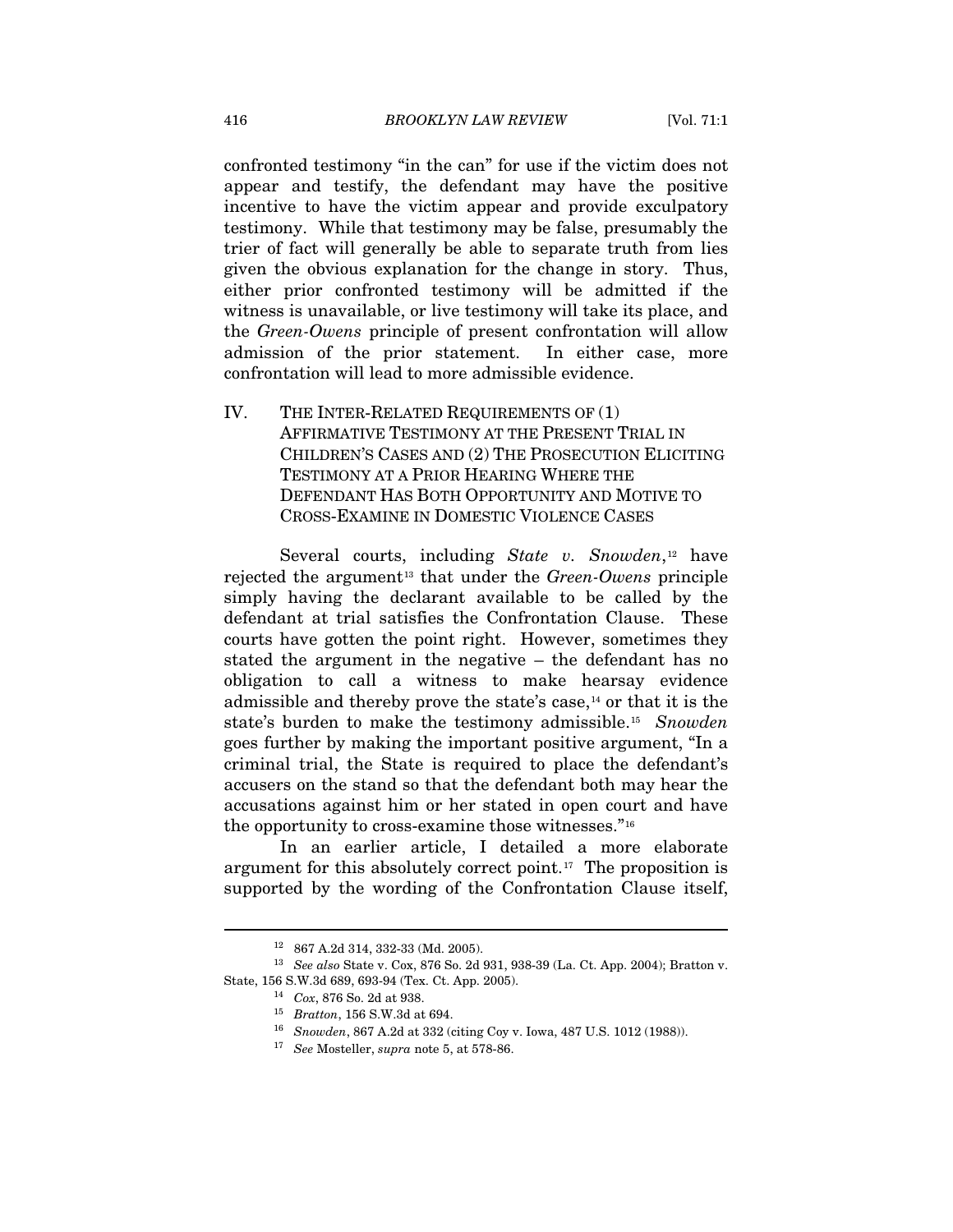which requires that the defendant be "confronted with" the witnesses against him, rather than merely having the right "to confront."[1](#page-7-0)8 The proposition is stated in many of the Supreme Court's articulations of the right and also in culturally important quotations about confrontation that the Court has cited. All of these sources inform us that a defendant has a right to face the accuser as that person is making his or her accusation.[1](#page-7-1)9 Further, the proposition is supported by the historical writings available to the Framers, which contrasted the despised inquisitorial methods with the obvious benefits of the English common law method of proof, where witnesses testify orally in open court before the defendant. Thus, witnesses made their accusations there and then as opposed to making them in private and having them recorded with the clear potential for government manipulation and distortion.[2](#page-7-2)0

It is critical to recognize that the right of confrontation requires a public accusation. This point has direct application to the way I interpret the Confrontation Clause and the way *Crawford* should be satisfied in child abuse cases. As discussed below, it also has important implications for how to define and limit the right through prior testimony in an adversarial setting. The Confrontation Clause may be satisfied as to a prior statement by what occurs at the present trial, or if the declarant is unavailable, by what occurred at a prior hearing. Importantly, in both situations, the right to be "confronted with" the witnesses against the defendant must be met. This means that, first, the accuser must stand in the defendant's presence and be called upon to make his or her accusation, and second, the defendant must have a chance to cross-examine. Both components are required.<sup>[2](#page-7-3)1</sup>

A common situation at apparent odds with the right I have just described occurs when the accuser denies the accusation, but the Confrontation Clause is still held to be

<sup>18</sup> U.S. CONST. amend. VI.

<span id="page-7-1"></span><span id="page-7-0"></span><sup>19</sup> *See, e.g.*, Coy v. Iowa, 487 U.S. 1012, 1016-19 (1988) (quoting numerous statements from various sources that provide not only cross-examination but the right to be faced with the accusation in the first instance); Dowdell v. United States, 221 U.S. 325, 330 (1911) (noting the similarity between the Sixth Amendment right and a statute specifying that the accused is to be tried using only such "witnesses as meet him face to face at trial, who give their testimony in his presence, and give the accused an opportunity of cross-examination"); Mattox v. United States, 156 U.S. 237, 242-43

<span id="page-7-3"></span><span id="page-7-2"></span><sup>% (1895) (</sup>including both "personal examination and cross-examination"). 20 % 3 WILLIAM BLACKSTONE, COMMENTARIES 373-74 (1783). 21 This is the unmistakable point of the quotations from *Mattox*, *Dowdell*, and *Coy* discussed *supra* note 19 and accompanying text.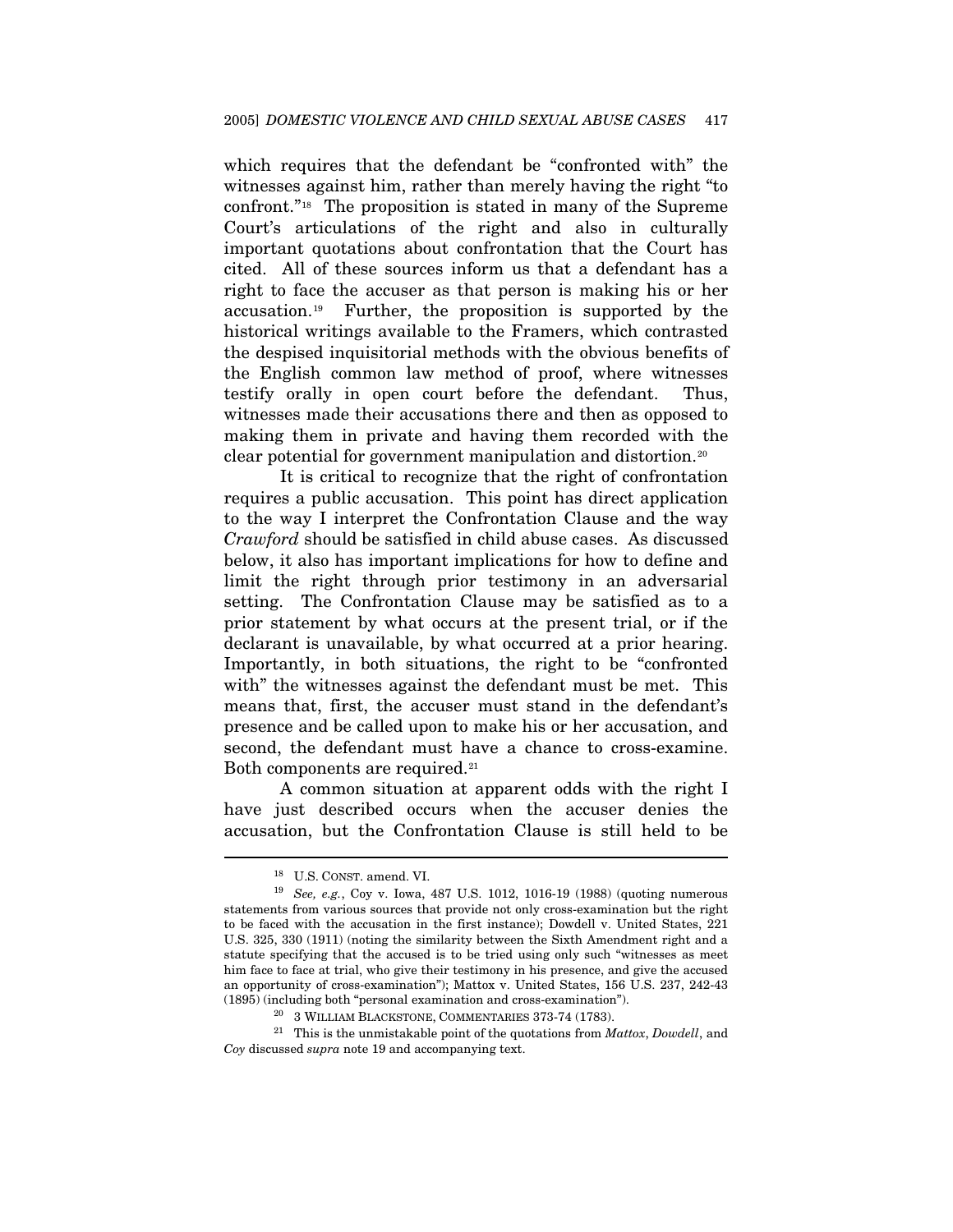satisfied by the witness' present "accusation" and crossexamination. Does that denial fail the test of accusation, and if it does not, how do I justify the result while maintaining my general point that accusation is required?

I believe there is no requirement in the Confrontation Clause that, when standing before the defendant and asked by the prosecution to make the accusation, the accuser must in fact incriminate the defendant. I will use the well-known example – actually the counterfactual example – of Sir Walter Raleigh to illustrate this point.

The basic facts of the Raleigh story are generally well known in circles familiar with the Confrontation Clause debate. The part of the story I am referring to, stated in brief, involves Lord Cobham's accusations to the Privy Council implicating Raleigh in a plot to overthrow the crown. These were received in "testimonial" form in Raleigh's trial. Raleigh repeatedly complained during that trial that Cobham should be brought before him to make his accusations, believing, as Cobham had previously communicated to Raleigh by letter, that he would publicly recant those accusations.<sup>[22](#page-8-0)</sup>

My assumption is that had Cobham been produced by those trying Raleigh, the sense of justice of his contemporaries, the Framers, and modern observers would have been satisfied, at least as a matter of confrontation. This would have remained true even if Cobham had said in his testimony that none of his prior statements were true, and Raleigh's judges had nevertheless relied on Cobham's earlier statements to convict. That certainly was the position of the Supreme Court in *California v. Green*.<sup>[2](#page-8-1)3</sup>

The Confrontation Clause requires the prosecution to call the witness on direct, so that in most cases the accusation will be presented directly to the defendant's face. In those cases where the witness repudiates her accusation, that denial has a practical and a constitutionally significant impact: it is

<span id="page-8-0"></span><sup>22</sup> *See* California v. Green, 399 U.S. 157, 157 n.10 (1970); 30 CHARLES A. WRIGHT & KENNETH W. GRAHAM, JR., FEDERAL PRACTICE AND PROCEDURE § 6342, at 258-69 (1997). It should be noted that Cobham had also written to the prosecutors that his recantation was false and had been provided because Raleigh requested it. 1 DAVID JARDINE, CRIMINAL TRIALS 444-46 (1832). 23 The Court in *Green* stated: "So far as appears, in claiming confrontation

<span id="page-8-1"></span>rights no objection was made against receiving a witness' out-of-court depositions or statements, so long as the witness was present at trial to repeat his story and to explain *or repudiate* any conflicting prior stories before the trier of fact." 399 U.S. at 157 (emphasis added).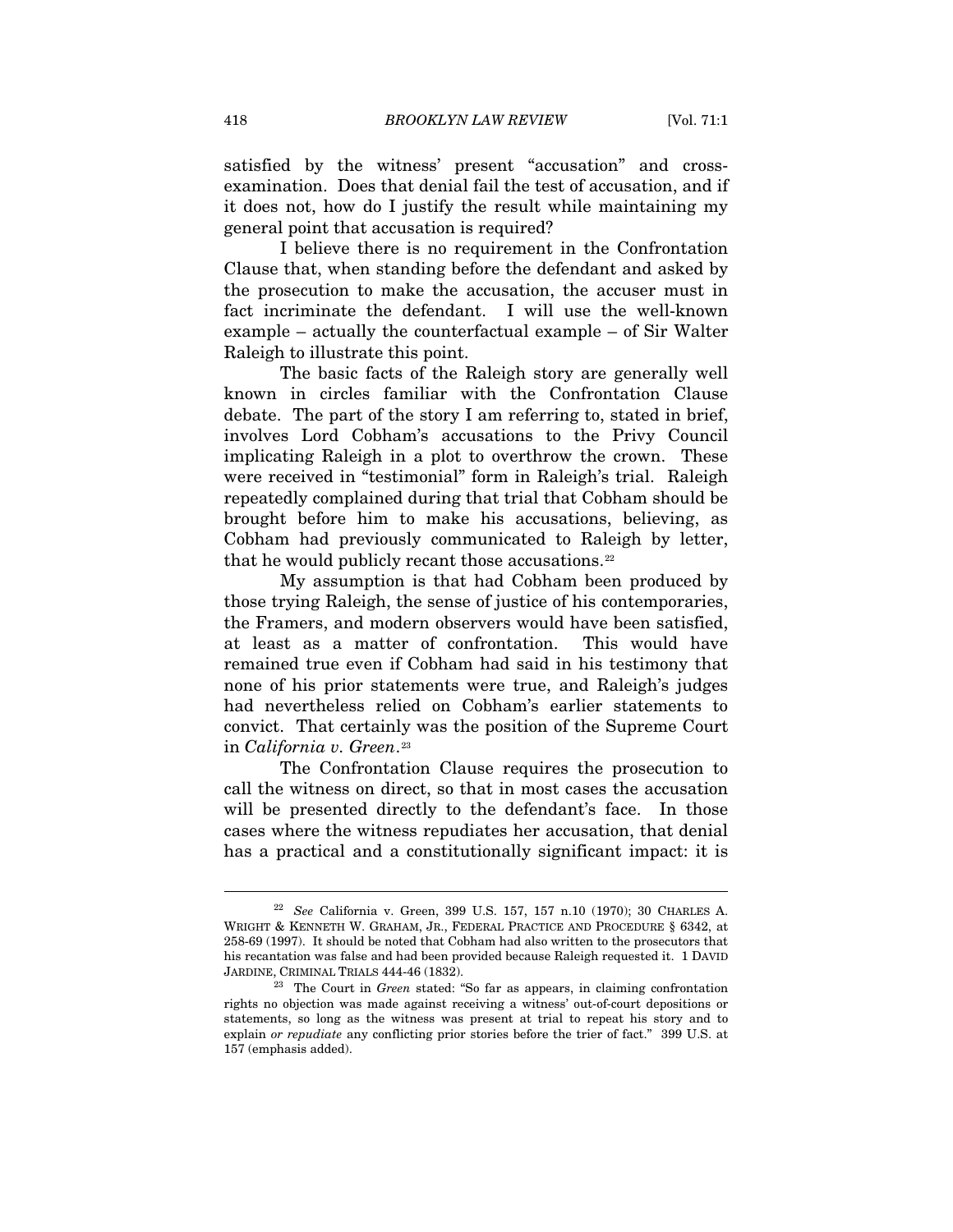made in open court and in the presence of the jury, without any filter by the prosecution, and it tends to damage the prosecution's case. Thus, the defendant either is confronted with the accusation, or, as Raleigh had hoped, the prosecution suffers the harm of presenting a witness who exculpates the defendant and thereby damages the government's case.

Again, my general proposition is that the Confrontation Clause requires that *at one point in the trial* the defendant must have a face-to-face accusation (or repudiation of the charges) by the witness in open court and the defendant must have an opportunity to cross-examine that witness about the accusations. I believe this understanding of the right has implications as well for the situation where the witness is unavailable and the confrontation right is satisfied by what occurred at a prior proceeding. To be sufficient, what occurred at that prior proceeding must itself meet this model of both public accusation and cross-examination.

In general, for prior testimony to be admissible the prosecution is first required to hold a hearing and call the accusing witness to testify. The hearing should be satisfactory, even if held very early in the case, provided that it offers some potential benefit to the defendant, which motivates him to cross-examine the witness and places the basic question of guilt or innocence in some way at issue. This is true even though it is not a mini-trial where guilt or innocence will be directly decided. I believe a preliminary hearing or a motions hearing will suffice where lesser consequences are involved as long as the proceeding matters to both sides. For instance, current law holds that preliminary hearings qualify even in jurisdictions where the consequence of a dismissal of charges for lack of probable cause is only the temporary freedom of incarcerated defendants.[24](#page-9-0) Thus, the prospect of eliminating conditions on the terms of release or other restrictions on the defendant's movement, which are conditions that are generally applicable

l

<span id="page-9-0"></span><sup>24</sup> *See* 1 MCCORMICK ON EVIDENCE § 302 at 288 & n.5, § 304 at 297 & n.8 (John W. Strong ed., 5th ed. 1999). The United States Supreme Court approved use of prior testimony from a preliminary hearing in both *California v. Green*, 399 U.S. 149 (1970), and *Ohio v. Roberts*, 448 U.S. 56 (1980). No distinction is drawn in these cases between examinations at preliminary hearings satisfying the hearsay rule under prior testimony and the Confrontation Clause nor between jurisdictions where dismissal at the preliminary hearing simply affects the immediate liberty of the defendant (e.g., federal prosecutions) and those where dismissal may have broader implications for continued prosecution of the case (e.g., California).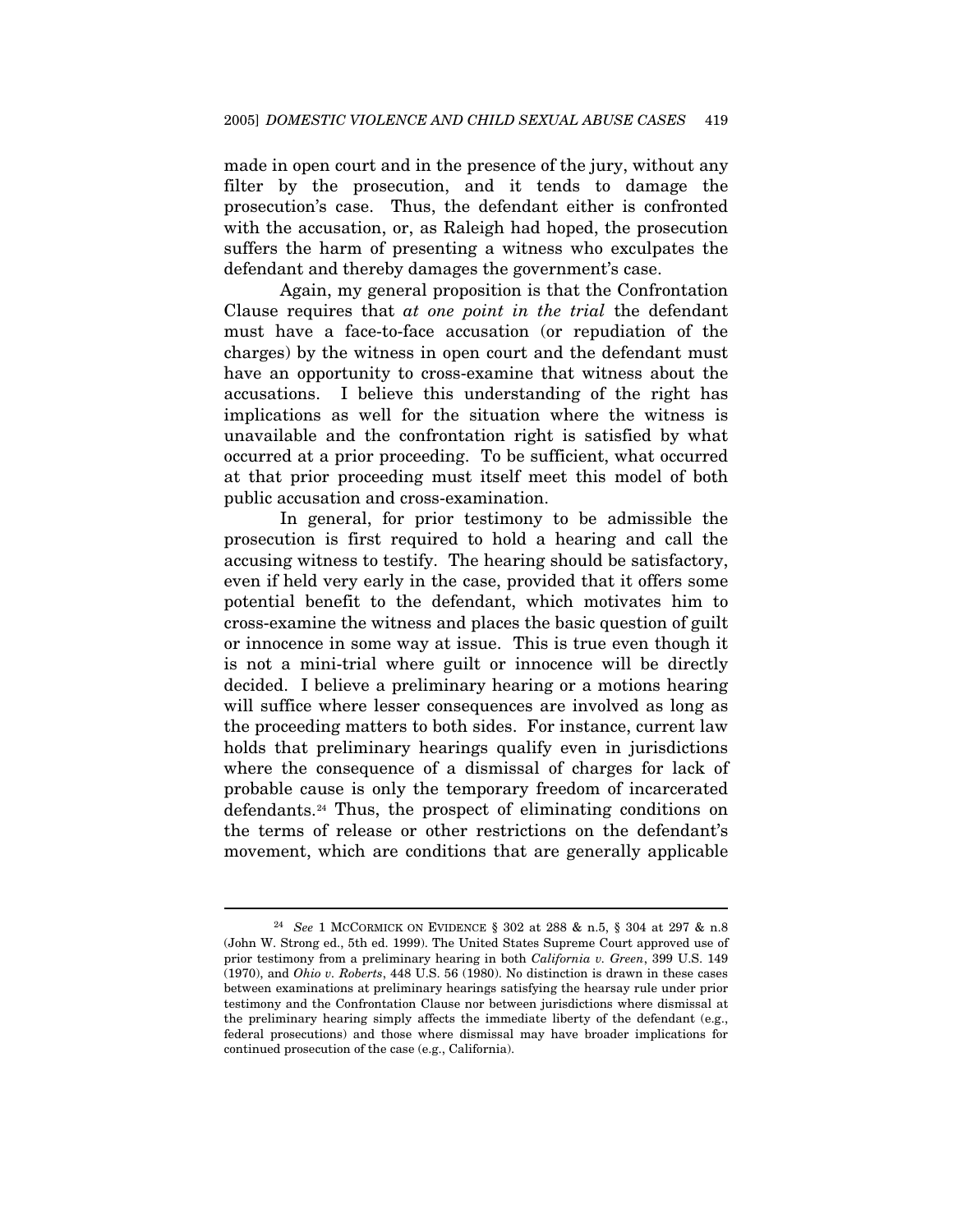in domestic violence cases, should be a sufficient incentive for the defendant.

Although developed principally in the context of a hearsay rule rather than for Confrontation Clause purposes, I believe that the requirements associated with the prior testimony exception to the hearsay rule<sup>[2](#page-10-0)5</sup> capture the essence of what should be sufficient, and frequently, what is required. There must be a prior hearing at which the witness is either called on direct examination by the prosecution or is voluntarily called as a witness by the defendant. The defendant must have an opportunity to cross-examine,<sup>[26](#page-10-1)</sup> and if given a motive to do so, his failure to cross-examine for tactical strategic reasons will not render the testimony constitutionally inadmissible.[2](#page-10-2)7

In general, imperfections in the opportunity to crossexamine arising from factors such as a lack of full discovery at an early stage in the proceeding should not be *per se* barriers to admissibility; rather, the test should be the overall adequacy of the opportunity.[2](#page-10-3)8 Perfection should not be required because the hearing is being held to satisfy a legitimate criminal justice purpose. Thus, when later events cause the witness' unavailability, reliance on a second-best method of meeting confrontation is justified.

Legislative changes may be necessary to create such early adversarial hearings in domestic violence cases. For example, many domestic violence cases involve only misdemeanor charges, for which preliminary hearings are not even authorized in most jurisdictions. In some jurisdictions, the procedures at preliminary hearings may provide inadequate opportunity for cross-examination on issues going

<span id="page-10-0"></span> $^{25}$   $\,$   $\,$   $\,$  FeD. R. EVID. 804(b)(1) (requiring opportunity and similar motive to develop the testimony).

<span id="page-10-1"></span> $26$  If the defendant voluntarily calls the witness, conducting direct and redirect and challenging the witness, and if the testimony is incriminating, the prior testimony exception to the hearsay rule is satisfied. *See* Ohio v. Roberts, 448 U.S. 56, 67-71 (1980) (ruling that the examination of the witness called by the defense attorney constituted an adequate opportunity to confront the witness even though she was never declared a hostile witness). *Cf.* FED. R. EVID.  $804(b)(1)$  (treating the opportunity to conduct direct and redirect as sufficient for admission of prior testimony). 27 *See* MCCORMICK, *supra* note 24, § 304 at 298 (observing that as to prior

<span id="page-10-3"></span><span id="page-10-2"></span>testimony "judgments to limit or waive cross-examination at the earlier proceeding based on tactics or strategy, even though these judgments were apparently appropriate when made, do not undermine admissibility [if] the operative issue in the prior proceeding [was] basically similar and if the opportunity to cross-examine was available"). 28 *See supra* note 24.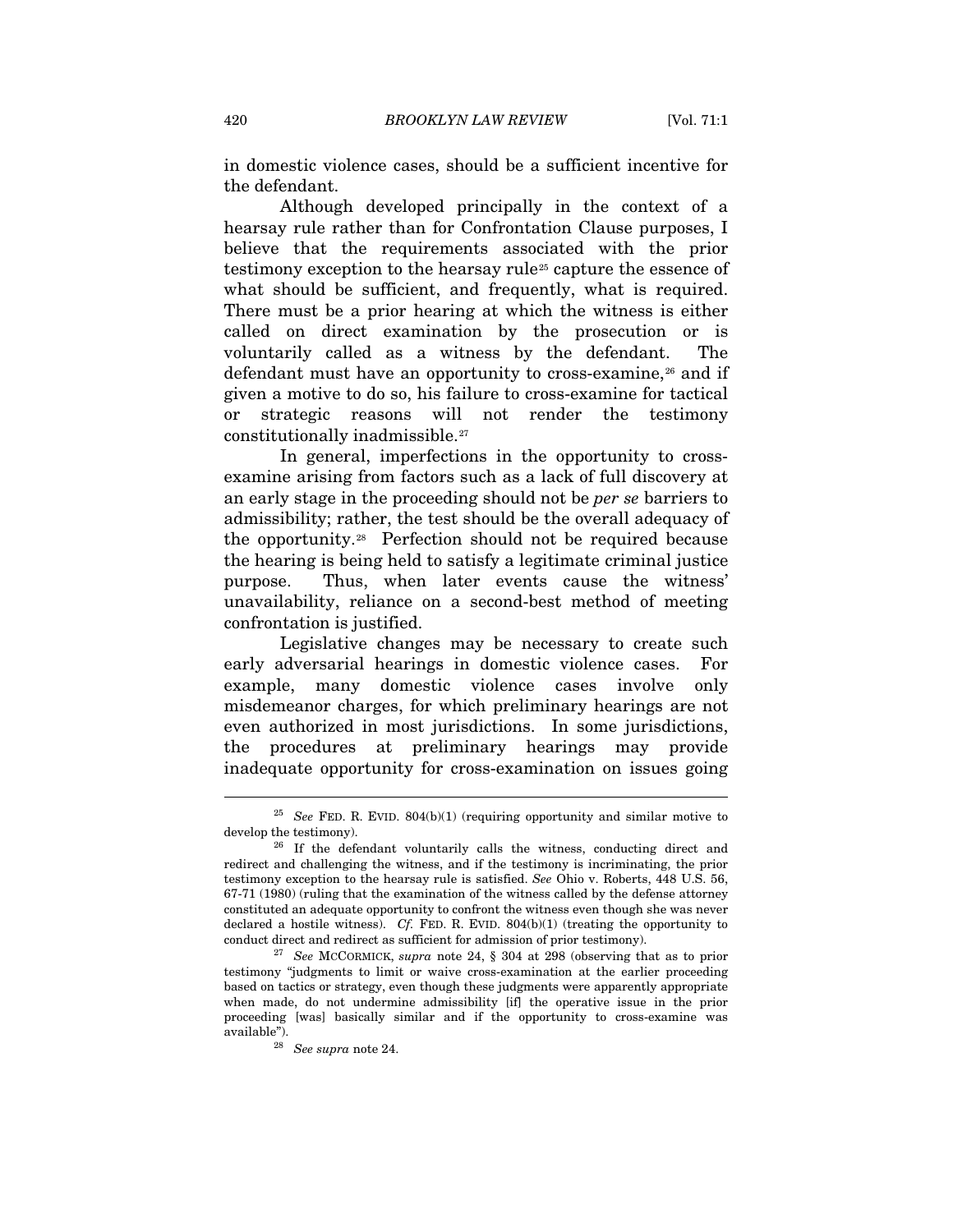to guilt or innocence, and therefore may render testimony from these hearings inadequate or problematic as an exception to *Crawford.* For example, in *People v. Frye*<sup>[2](#page-11-0)9</sup> the Colorado Supreme Court held that restrictions on the scope of examination in that state rendered preliminary hearings inadequate to meet the requirements of the Confrontation Clause. Further, the court declined to expand generally the allowable scope of cross-examination to rectify the inadequacy it perceived under the Confrontation Clause because doing so would have altered the nature of preliminary hearings across the system.[30](#page-11-1) Whether or not *Frye*'s ruling is correct regarding the adequacy of the state's preliminary hearing under the United States Constitution, its broader point is sound. Changes may be necessary to ensure that early hearings provide adequate opportunity for cross-examination, and these changes will have other ramifications for trial proceedings. Specifically, in order to conserve judicial resources, legislatures may want to provide for preliminary hearings in misdemeanor cases, but do so only in domestic violence prosecutions. Further, they may want to grant broader rights of crossexamination or discovery to ensure that challenges to the adequacy of the opportunity to cross-examine can be overcome.

States may also want to prohibit the waiving of a probable cause hearing by the defendant, $31$  $31$  which I believe the states can do constitutionally. As I argued earlier, I do not believe the rigorously enforced Confrontation Clause developed in *Crawford* as applied to testimonial statements is satisfied by simply giving the defendant an opportunity to call and examine the witness. This is because the state, while offering the opportunity, ventures nothing and offers no benefit. In this situation, the defendant is not faced with an accuser, but instead by either asking or not asking questions, he or she is forced to validate admission of even the most damning testimonial statements. This is not constitutionally adequate.

The situation where the defendant wants to avoid a hearing in which the witness' testimony will be presented and cross-examination allowed, while exhibiting some superficial similarity to the defendant's failure to call an available

 $^{29}$  92 P.3d 970, 981 (Colo. 2004).  $^{30}$   $\,$   $Id.$  at 978.

<span id="page-11-2"></span><span id="page-11-1"></span><span id="page-11-0"></span><sup>&</sup>lt;sup>31</sup> See State v. Whitehead, 950 P.2d 818 (N.M. Ct. App. 1997) (ruling that under existing statutory and state constitutional provisions the prosecution could not prevent the defendant from waiving a preliminary hearing).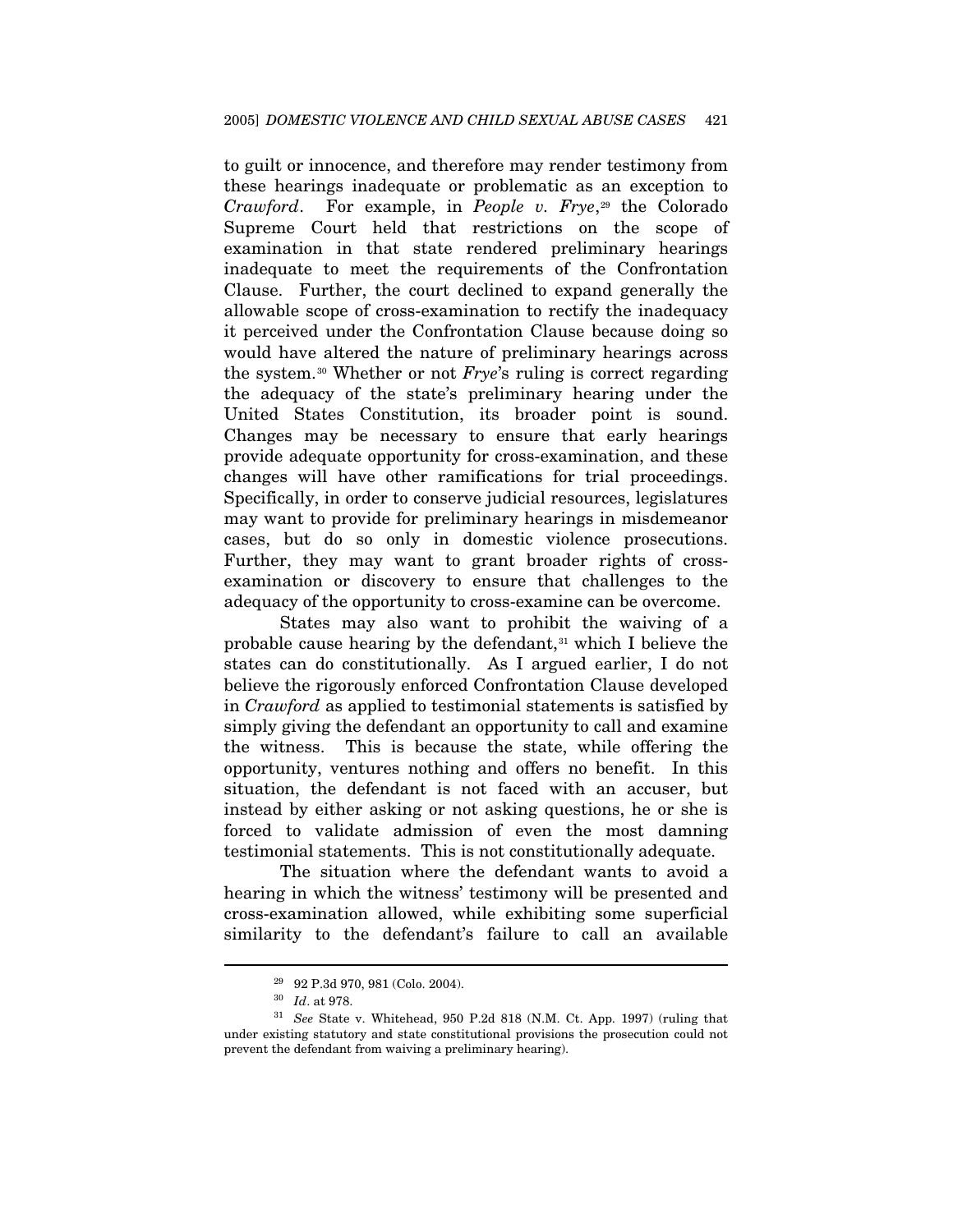witness, is quite different. If the prosecution is willing to call the witness and risk losing something of consequence, the defendant should not be able to avoid admission of prior statements by refusing to participate. The prosecution should be able to call a witness to present her or his accusations in public and in the presence of the defendant and then stand available for challenge through cross-examination. If the objective defendant would have a motive to secure favorable testimony from this witness, the confrontation right should be satisfied. The defendant should not be able to avoid, by waiving the hearing for tactical or strategic reasons, a real opportunity to confront the accuser.

As stated above, I believe that the prior proceeding must involve calling the witness for face-to-face accusation. In cases where the testimony is a repudiation of the accusation, the resulting damage is the prosecution's. Importantly, this means that simply affording the defendant a chance to examine the witness in a deposition is not sufficient. It also means other prior statements must be presented at the prior adversarial hearing so that the defendant has the opportunity to cross-examine the witness about them.

Merely making the witness available for a deposition to be taken by the defendant should not satisfy the Confrontation Clause.[3](#page-12-0)2 This is little different than the situation *Snowden* properly rejected, where the witness was available but was not called as a witness by the state.[3](#page-12-1)3 It is not the responsibility of the defendant to make prior testimony admissible by securing

<span id="page-12-0"></span><sup>&</sup>lt;sup>32</sup> The intermediate courts of appeal in Florida are in conflict regarding whether discovery depositions satisfy the right of confrontation. In *Lopez v. State*, the First District held that the opportunity to conduct a discovery deposition did not satisfy the confrontation right because of the inadmissibility of the deposition as substantive evidence under state law, the absence of the defendant's right to be present, and the larger implications of a contrary holding to erase the confrontation right if the witness was available for a discovery deposition at any time before trial. 888 So. 2d 693, 700-02 (Fla. Dist. Ct. App. 2004). By contrast, the Fifth District reached a different conclusion in *Blanton v. State*, 880 So. 2d 798 (Fla. Dist. Ct. App. 2004) (ruling on rehearing motion). In that case, the defendant had taken the witness' deposition, and the court treated it as sufficient to satisfy the confrontation right. *Id.* at 801.<br><sup>33</sup> In *Snowden*, the state argued that the defendant waived his confrontation

<span id="page-12-1"></span>right because he did not call a declarant as a witness even though she was present in the courthouse, although she was not in the courtroom until released by the judge following the ruling on the admissibility of the hearsay statements. 867 A.2d 314, 330- 31 (Md. 2005). The court rejected the argument. *Id.* at 332-33. This situation is thus functionally indistinguishable from the argument that if the defendant could have called a witness for a deposition but does not do so, he or she waives the confrontation right when the witness' prior statement is presented at trial without that witness taking the stand.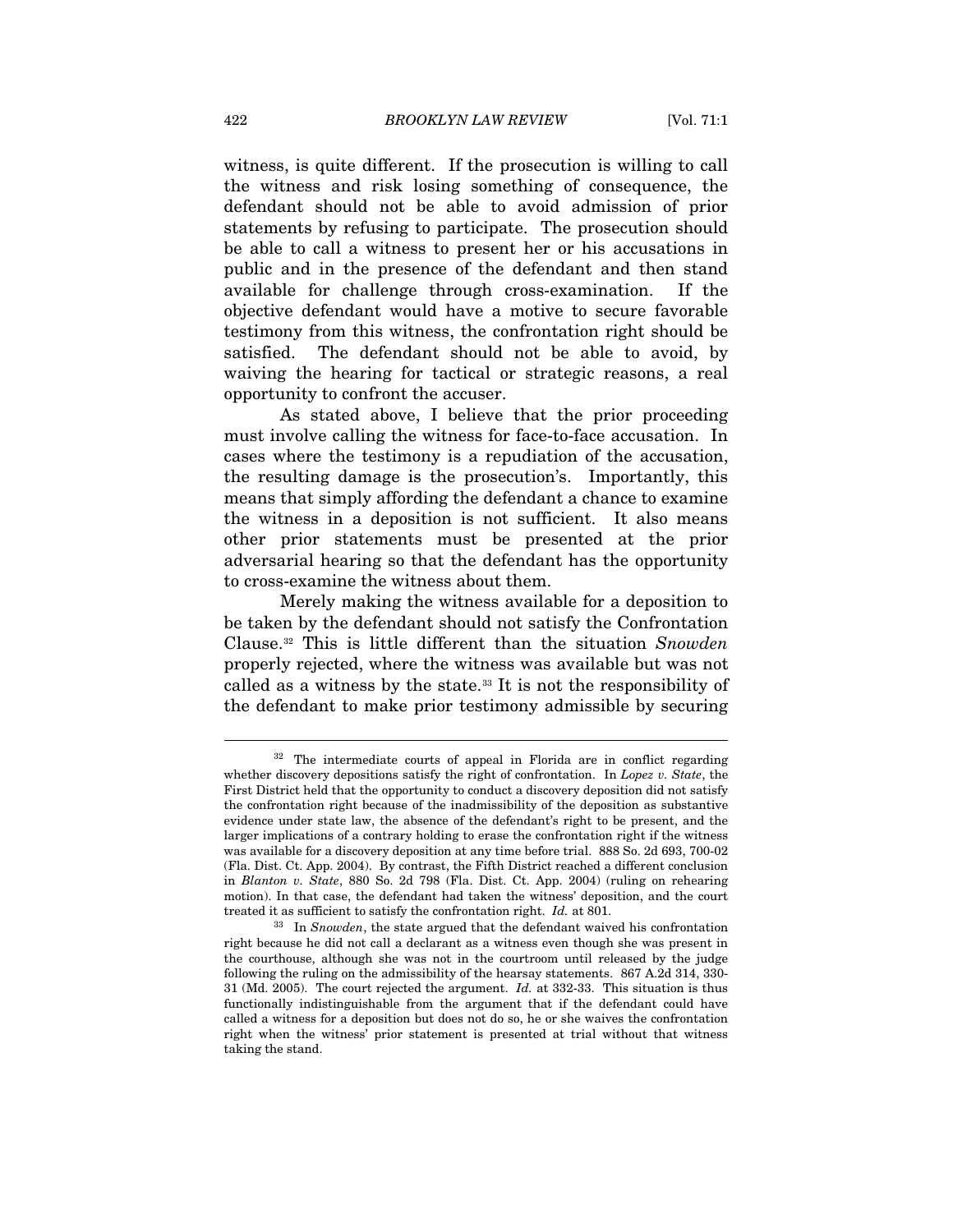cross-examination. Rather, it is the responsibility of the government to ensure that the witness confronts the defendant with his or her accusations; then it becomes the defendant's responsibility to cross-examine the accuser or face a ruling that the defendant's right has been satisfied by the opportunity, even if he or she failed to take advantage of it.

Conversely, a deposition to preserve testimony may qualify in some situations. In this scenario, the prosecution calls the witness on direct examination, and the defendant is allowed fully to cross-examine on all issues relevant to guilt or innocence. The resulting testimony may be admitted by either side if the witness becomes unavailable.<sup>[3](#page-13-0)4</sup> In addition to the obvious potential benefits for the prosecution, this type of deposition may have negative consequences and commensurate benefits to the defendant if the witness' testimony is exculpatory. Finally, since it entails calling the witness to make his or her accusation in public, it satisfies the Confrontation Clause.

However, this type of deposition is of more limited utility than an early preliminary hearing because such depositions should not be authorized unless there is a concrete justification for believing that the witness' testimony must be preserved at an early time.[35](#page-13-1) Cross-examination opportunities for the defendant should not be routinely diminished. Accordingly, it is hard to justify a very early examination when defense counsel is not adequately prepared or has not received full discovery. Why should such a clearly inferior opportunity to cross-examine be imposed on the defendant without a triggering emergency? If it can be, I argue that the prosecution must be required to conduct another deposition if the witness remains available once discovery has been completed and the defense counsel has prepared for trial. Thus, although this sort of deposition is a potential vehicle for recording and admitting prior testimony, it is not likely to be generally available. Even

l

<span id="page-13-0"></span><sup>34</sup> *Lopez* suggests a different ruling for depositions designed to perpetuate testimony admissible at trial. 888 So. 2d at 700 (citing State v. Basiliere, 353 So. 2d 820 (Fla. 1977)).  $35$  FED. R. CRIM. P. 15(a) allows such a deposition after indictment, but only

<span id="page-13-1"></span>in extraordinary circumstances and with some procedural protections. These requirements do not necessarily relate to any constitutional concern, but they do tend to reduce the range of potential conflict with the Confrontation Clause.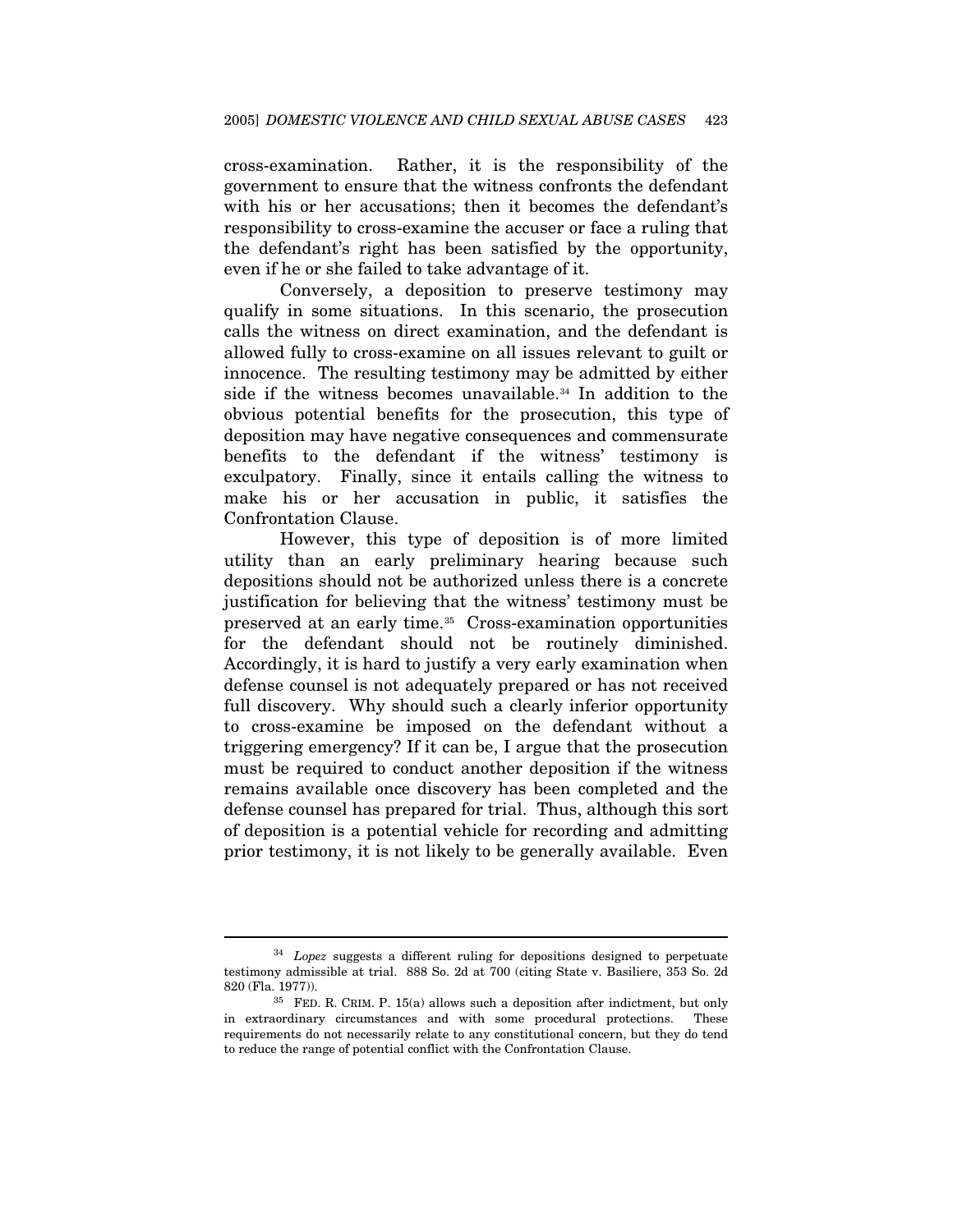if constitutional, I suggest that broad use is contrary to sound public policy.[3](#page-14-0)6

As noted above, I believe another restriction must be imposed on testimony received at these prior hearings. Other prior statements of the witness must be offered in evidence at that hearing to satisfy *Crawford* through the principle of prior testimony and present unavailability.<sup>[3](#page-14-1)7</sup> I argue that a prior statement, if it is testimonial under *Crawford*, must at some point meet the requirements of the Confrontation Clause – either by what happened at the prior hearing coupled with present unavailability or by what happens at the present trial.

As to statements that are not offered at the prior hearing by the prosecution, there is no accusation and likely no opportunity to cross-examine. As to statements that are unknown at the time of the hearing, the failing is even clearer. In both situations, I contend the right has *not* been satisfied. Unlike the situation that exists when the witness is on the stand at the current trial where potentially all prior statements can be admitted, the mere fact that a witness has been crossexamined previously about an incident does not render admissible all prior statements about that incident. For such statements, an accusation has not been made and no

<span id="page-14-0"></span><sup>36</sup> We have relatively little case law on the constitutionality of prior testimony given in situations where the witness testifies on direct examination and the defendant is allowed fully to cross-examine on issues relating to guilt or innocence, but the defendant's only motive to examine is that the testimony will be admissible if the witness is unavailable at trial. *See* United States v. Zurosky, 614 F.2d 779, 791-93 (1st Cir. 1979) (concluding that the Confrontation Clause was not violated where the trial judge, predicting correctly that the witness would claim the Fifth Amendment at trial, invited counsel for the co-defendants whom the witness had directly implicated to fully cross-examine him). *But cf.* United States v. Taplin, 954 F.2d 1256, 1258-59 (6th Cir. 1992) (ruling in somewhat similar context that FED. R. EVID. 804(b)(1) was not satisfied).

FED. R. CRIM. P. 15 may come into more frequent use as a way to deal with the separate concerns of foreign nationals who are incarcerated in the United States as material witnesses and who have an interest separate from the defendant to be deposed so that they may be released. The government has an interest in making certain they are subject to cross-examination and that the hearing meets the requirements of the Confrontation Clause so their testimony may be admitted at trial if the witnesses are unavailable, as presumably many foreign nationals will be. *See, e.g.*, United States v. Lai Fa Chen, 214 F.R.D. 578 (N.D. Cal. 2003) (finding exceptional circumstances to justify granting the request for a material witness deposition). These procedures certainly operate on the premise that a defendant may be put in a position where he or she must cross-examine the witness brought to a deposition and examined by the government or lose the opportunity to confrontation and have the testimony admitted without cross-examination. 37 *See, e.g.*, People v. Price, 15 Cal. Rptr. 3d 229, 239 (Ct. App. 2004) (finding

<span id="page-14-1"></span>satisfaction of the Confrontation Clause where defendant exercised opportunity to cross-examine witness regarding prior statement).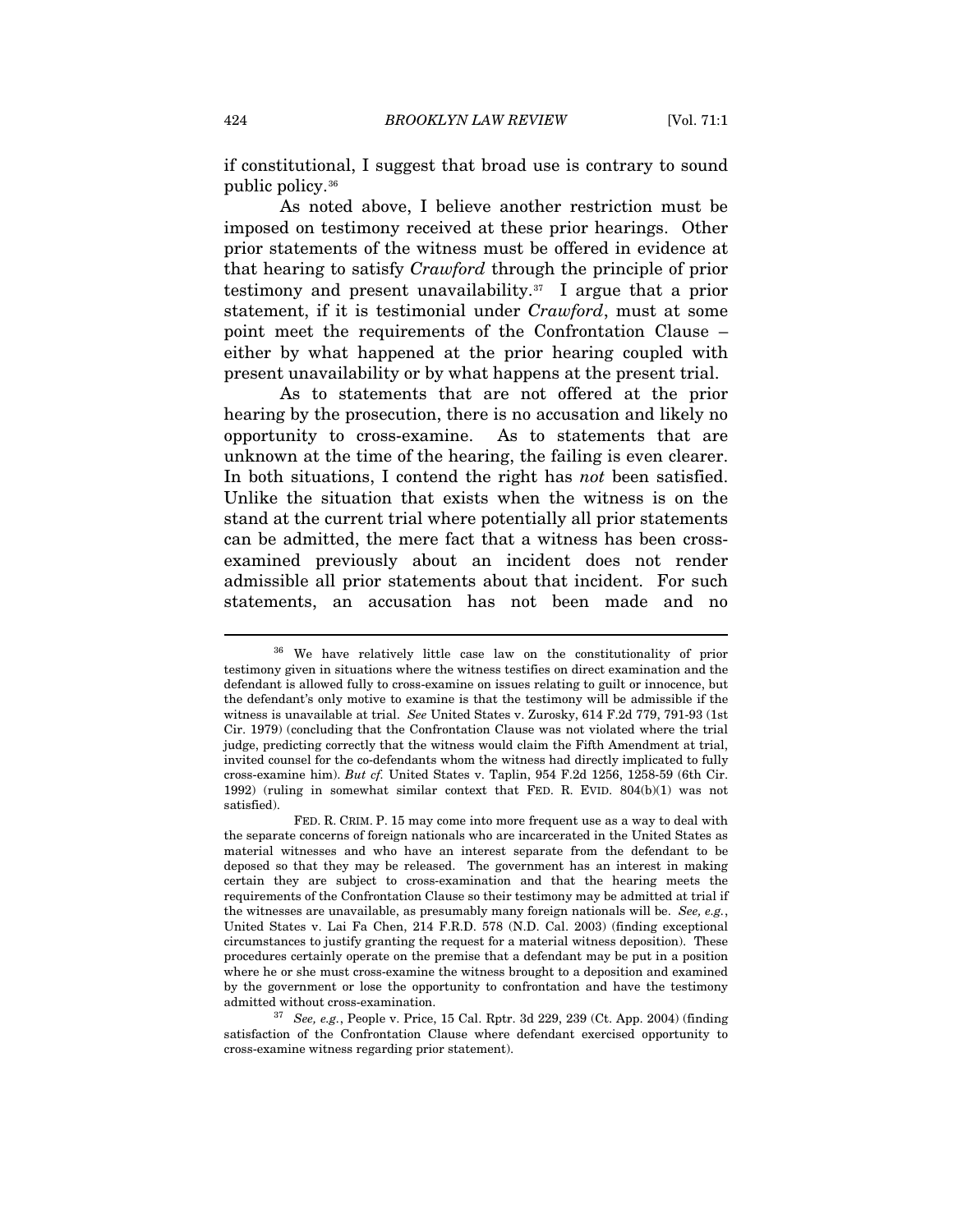opportunity to cross-examine has been afforded. However, since the test here is providing the defendant with a meaningful opportunity for cross-examination, some minor changes in the facts that the witness testified to at the prior hearing, which may be contained in a hearsay statement by the witness, should be permitted if the right to cross-examine has been substantially afforded.[3](#page-15-0)8

#### V. THE TROUBLING INCENTIVE FOR THE PROSECUTION TO ACCEPT THE WITNESS' UNAVAILABILITY ONCE PRIOR CONFRONTED TESTIMONY HAS BEEN SECURED

I worry that once prior confronted testimony of a witness has been secured, pressure that would otherwise be felt by the prosecution to secure the presence of that witness will be substantially diminished, and the effect will be a decreased effort to produce the witness for present testimony. In *Ohio v. Roberts*,[39](#page-15-1) Justice Marshall argued in dissent that the government's efforts to find the missing witness were inadequate and contended that far more would have been done had the state not satisfactorily obtained testimony from the preliminary hearing.[40](#page-15-2) One need not ascribe unethical motives to the prosecution: it is human nature that most people work harder when success is at stake and less hard when the materials for success have already been acquired. Thus, if prior confronted testimony is more frequently recorded in domestic violence cases, it is safe to assume that the prosecution will work somewhat less hard to secure the presence of victims in those cases. I have suggested that the defendant's incentives may compensate in some situations to bring victims to court, but that possibility should not relieve the government of its obligation to demonstrate real

<span id="page-15-1"></span><span id="page-15-0"></span><sup>38</sup> *See* People v. Ochoa, 18 Cal. Rptr. 3d 365, 373 (Ct. App. 2004) (raising issues regarding statement not offered at prior hearing), *review granted*, 101 P.3d 478 (Cal. 2004). In *Ochoa*, the Court of Appeals found cross-examination at the preliminary hearing adequate as to a prior statement that was not introduced at that hearing where the prior statement was brought to the defendant's attention before the preliminary hearing and its contents appeared to overlap considerably with evidence offered at that hearing. Without more detail than the opinion provides, it is difficult to determine whether this case is rightly decided at least as a matter of harmless error. If not, I question whether the failure of the defense to cross-examine on a statement not offered by the prosecution should satisfy the Confrontation Clause. 39 448 U.S. 56 (1980).

<span id="page-15-2"></span>

<sup>40</sup> *Id.* at 79-80 (Marshall, J., dissenting).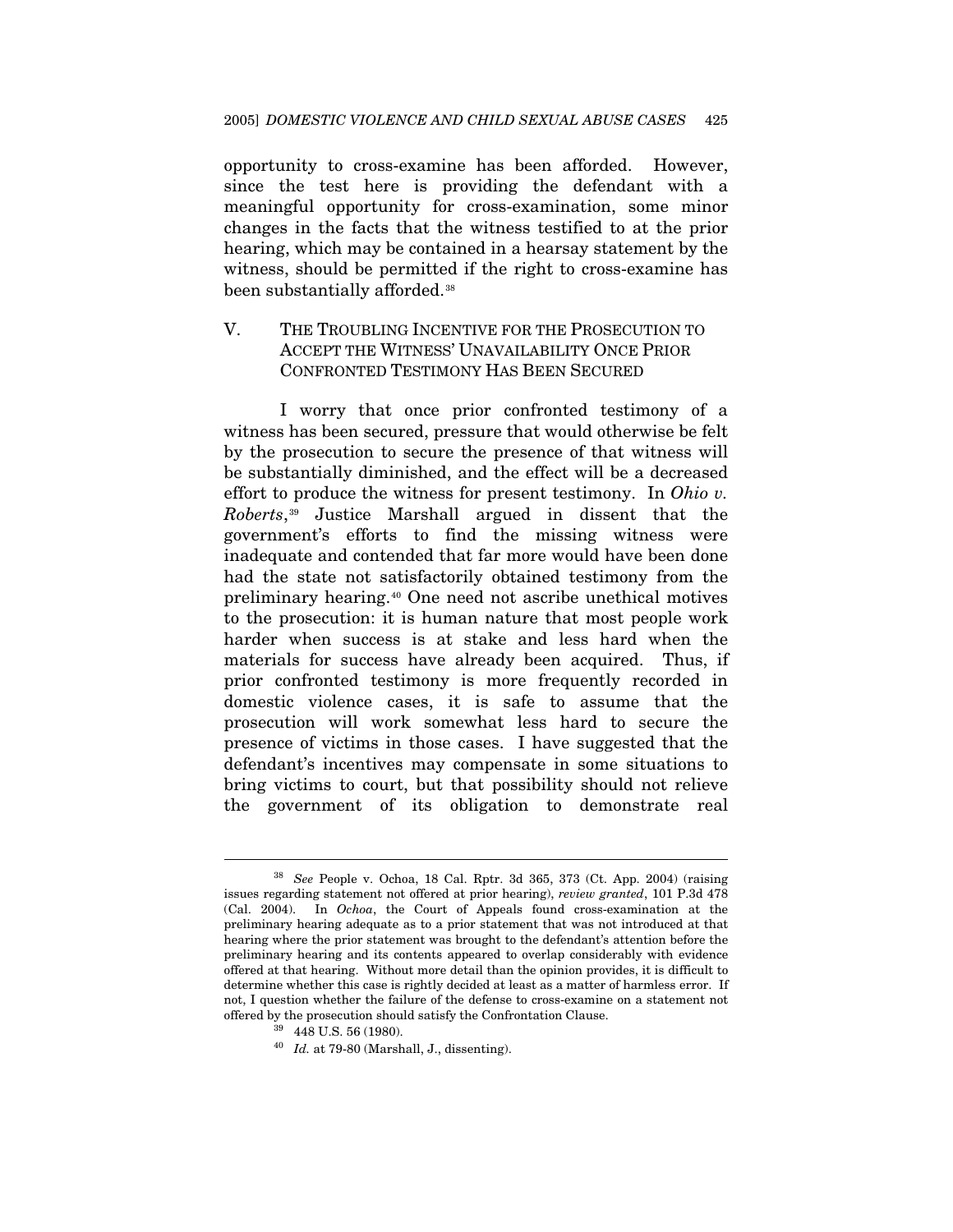unavailability only *after* adequate efforts to locate and produce the witness.

My point is that if we move in the direction of securing more prior confronted testimony, courts will need to be vigilant to ensure that the prosecution does indeed satisfy its constitutional obligation to show that the witness is unavailable. I am not suggesting a draconian standard. Indeed, it is hard to articulate a specific standard to apply. However, courts should view the government's claim in the way Justice Marshall suggested: Is the showing adequate in the sense that the government worked roughly as hard to find and produce the witness as it does in cases where the witness is needed to prove the prosecution's case?[4](#page-16-0)1 Systemic reduction in effort should not be tolerated.

#### VI. CONCLUSION

 $\overline{a}$ 

Regardless of the breadth of the definition of testimonial, *Crawford* will impact the ease with which prosecutors secure convictions. Cases involving child sexual abuse and domestic violence are particularly susceptible to negative consequences because they often critically depend on hearsay to prove the case. Domestic violence cases in particular rely on statements especially likely to be considered testimonial because they are given to government agents in a context that suggests to everyone involved that a criminal prosecution is likely to ensue.

A broad negative impact on prosecution of these cases is not, however, inevitable. More confrontation can be provided while prosecutions successfully continue. This Comment is largely about the important ancillary doctrines that need to be developed to ensure that the confrontation that is provided in fact satisfies the requirements of the Confrontation Clause. A public accusation is not simply an after-thought of the right; rather, both it and cross-examination are central components. Whether confrontation occurs in the present proceeding or a prior one, a public accusation is required at one point in the case. When the witness is unavailable at trial and

<span id="page-16-0"></span><sup>&</sup>lt;sup>41</sup> Justice Marshall put my test in slightly different form. He argued that the prosecution would not have been so ineffectual and derelict in its efforts to secure the presence of the witness if it had not had her favorable preliminary hearing testimony to offer in her absence. *See id.* I suggest generalizing the test he would have applied in *Roberts*.